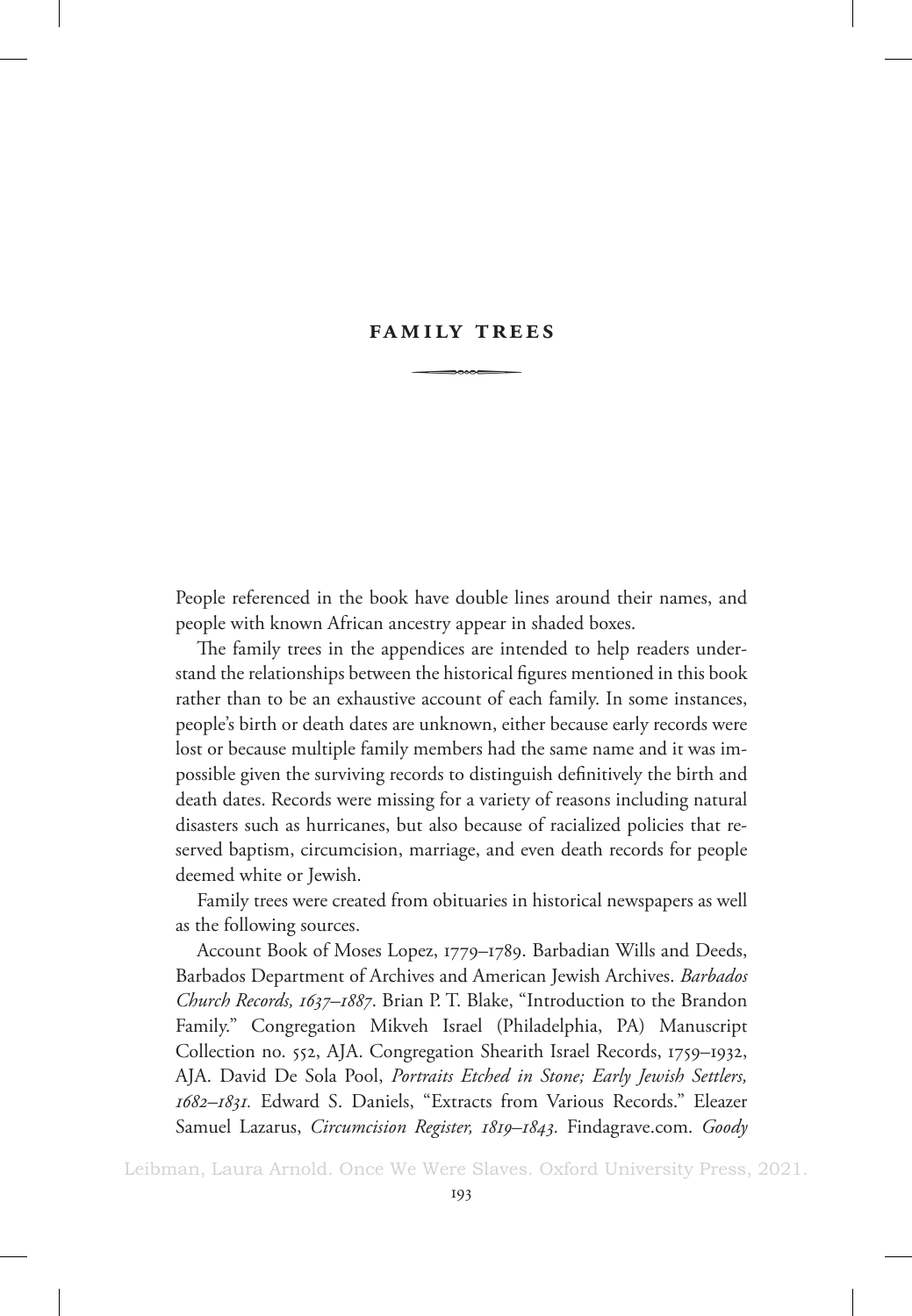*Family Tree*. Jewish Atlantic World Database. *London, England, Church of England Marriages and Banns, 1754–1932.* Leon H. Elmaleh and Joseph Bunford Samuel, *The Jewish Cemetery.* Lionel D. Barnett, *Abstracts of the Ketubot or Marriage-Contracts of the Congregation from Earliest Times until 1837*. Malcolm H. Stern, *First American Jewish Families: 600 Genealogies, 1654–1977.* Meyers Family Papers, Ms. Coll. 480, AJA. Miriam Rodrigues-Pereira and Chloe Loewe, *The Burial Register (1733–1918) of the Novo (New) Cemetery of the Spanish & Portuguese Jews' Congregation, London.* Nidhe Israel Synagogue Records, LMA. Papers of the Moses Family of New York, undated, 1767–1941, 1971. Records of Congregation Bevis Marks, LMA. Richard D. Barnett, ed., *The Circumcision Register of Isaac and Abraham de Paiba (1715–1775).* "SchumanGeganBruendermanSchirrmacherRittmeye r's Family Tree."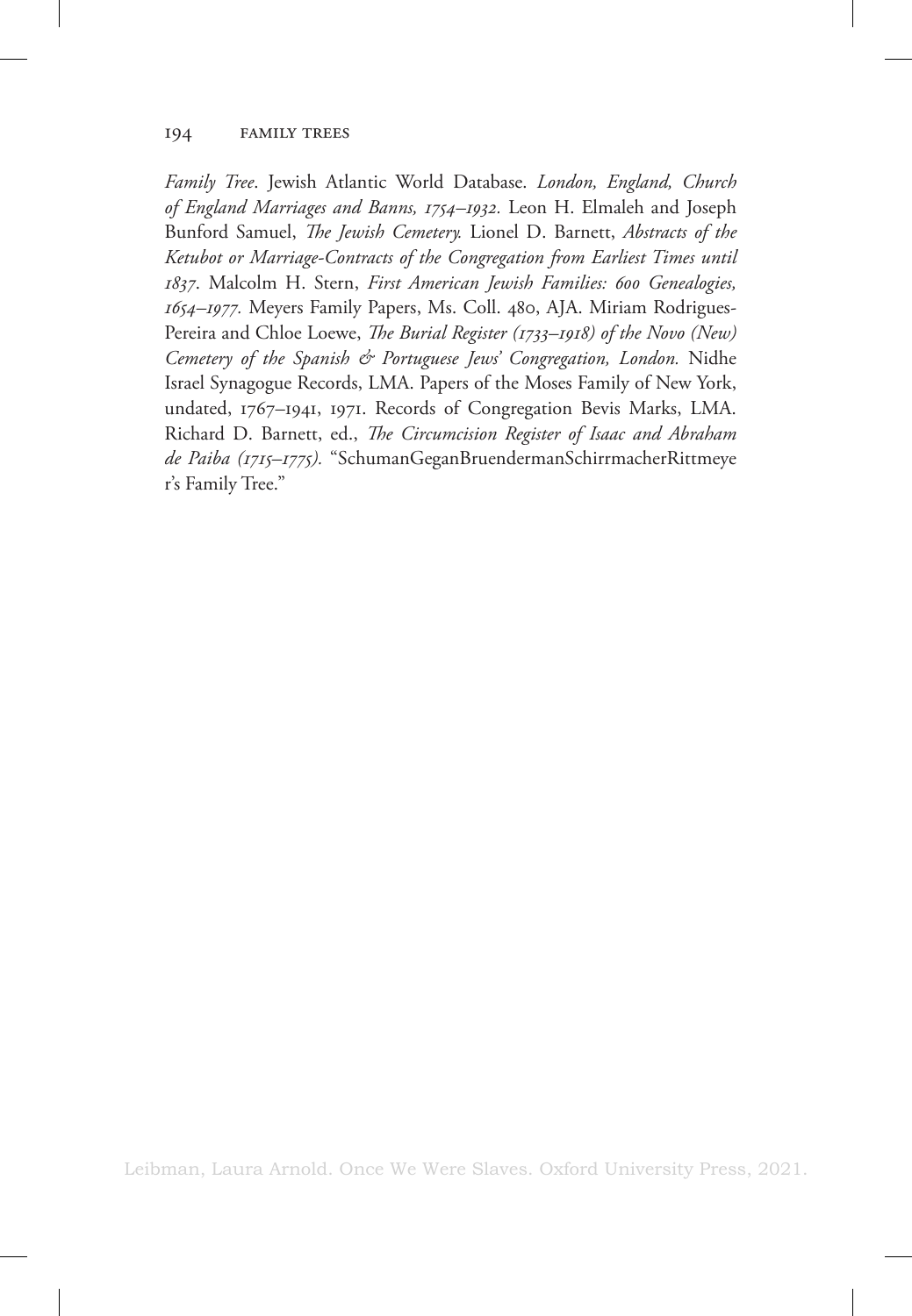

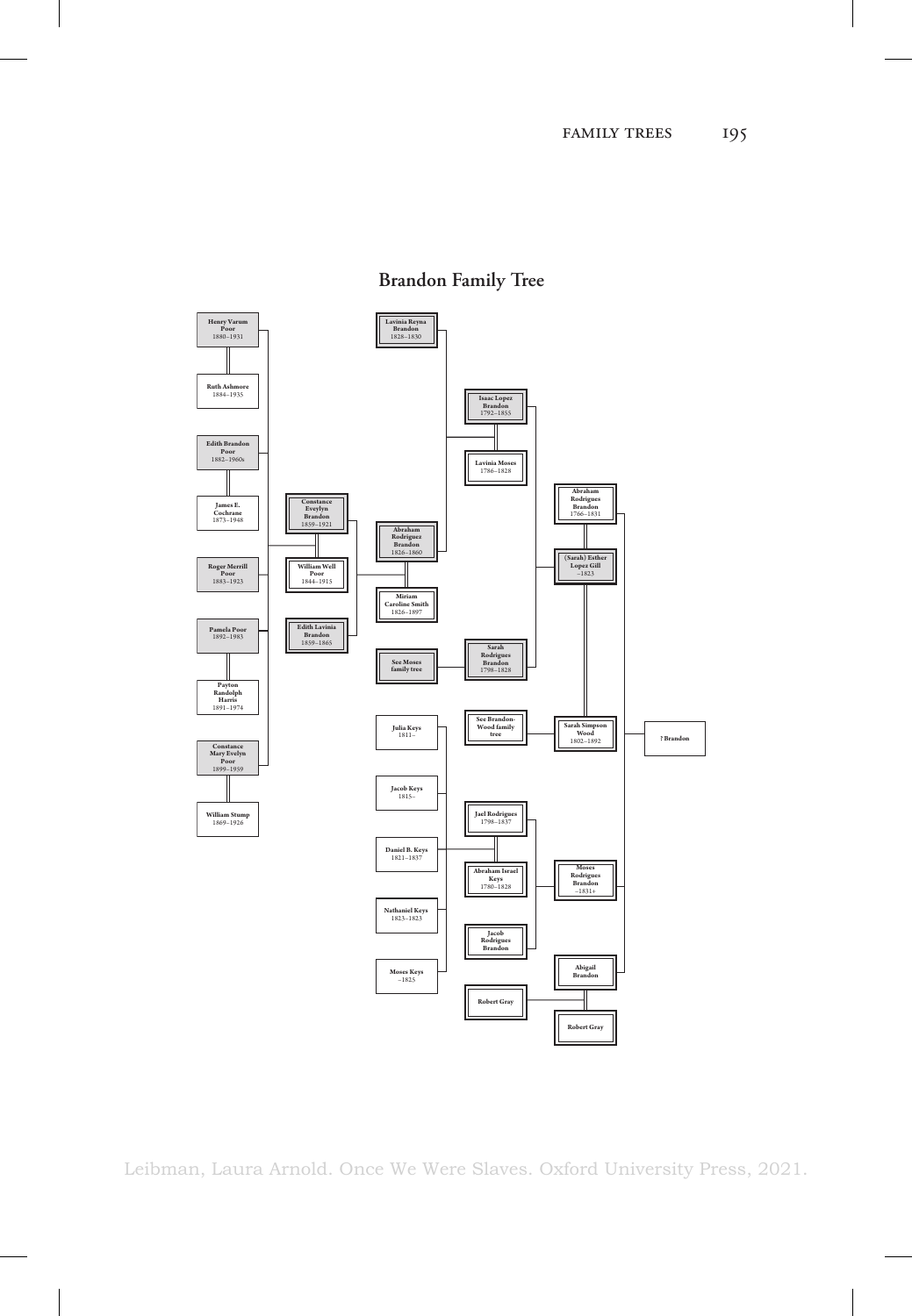

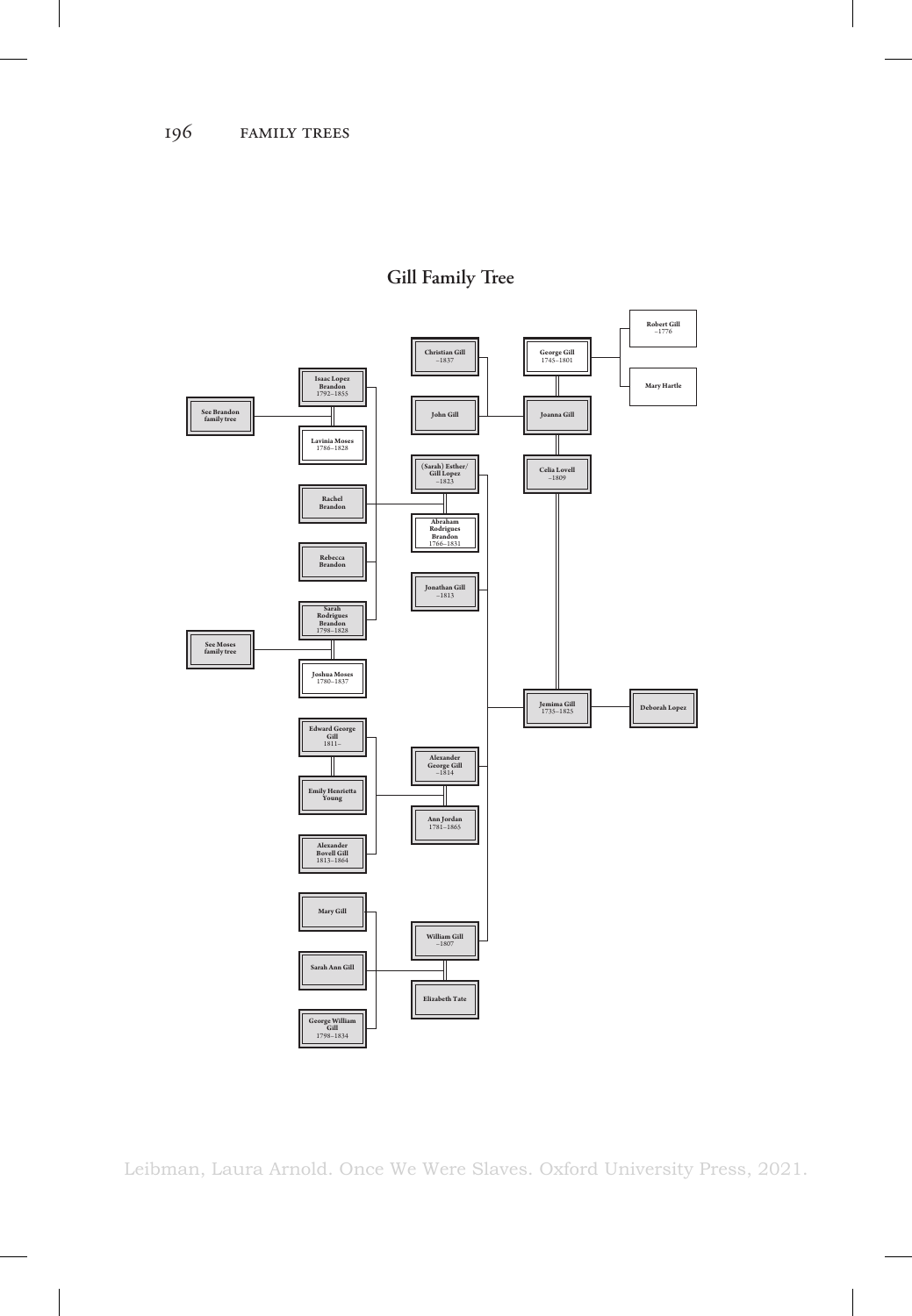

**Lopez Family Tree**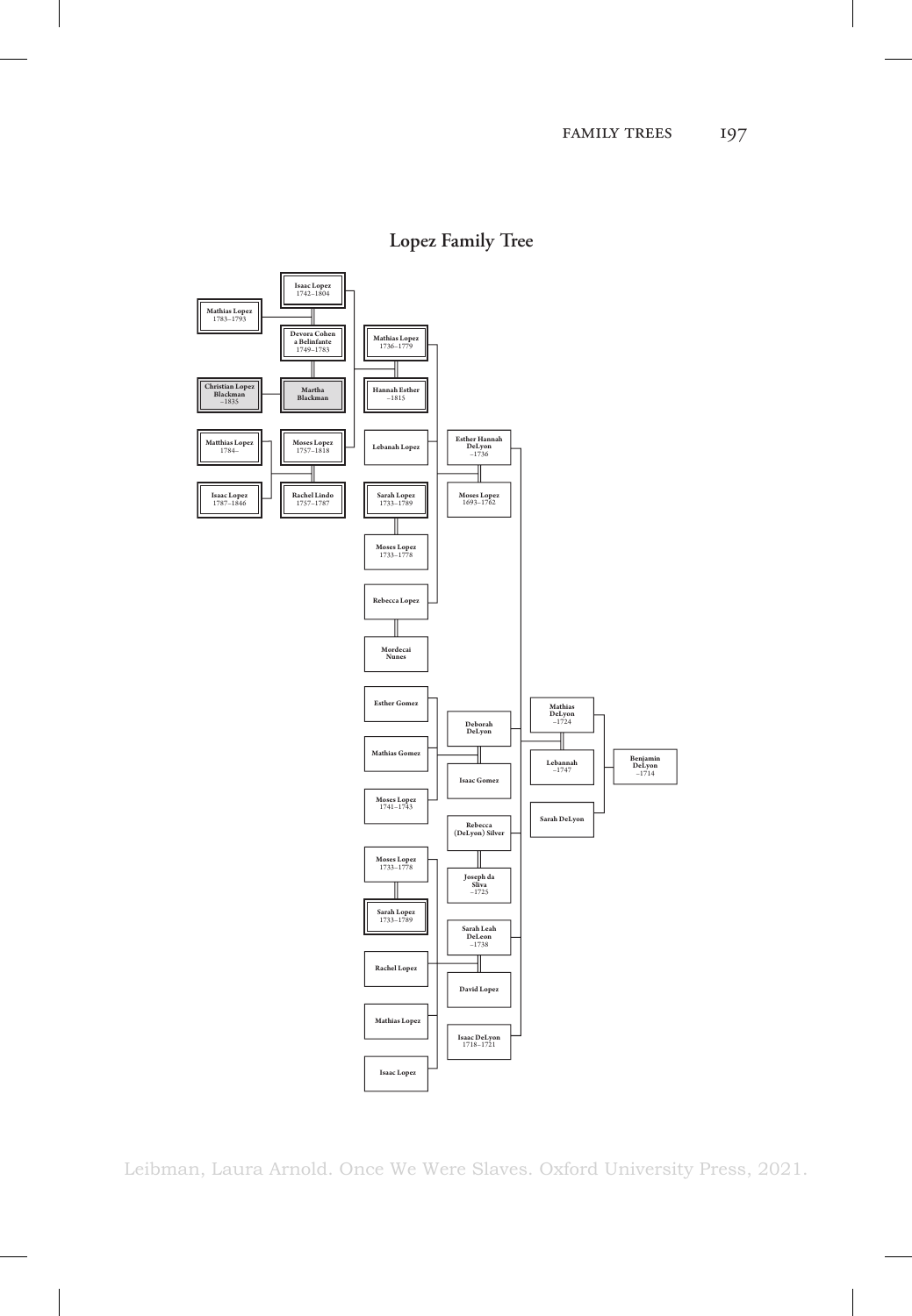**Moses Family Tree**

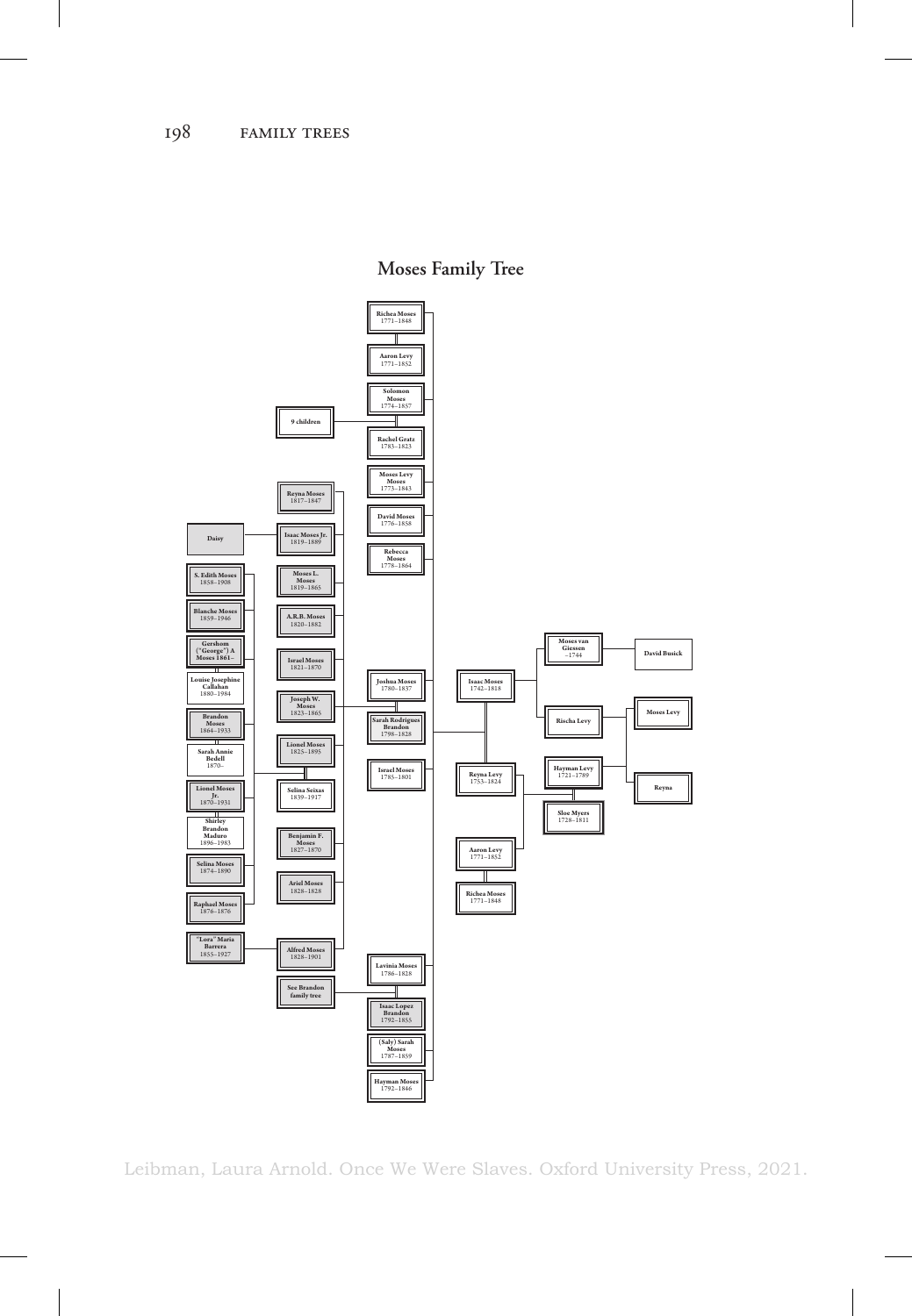

## **Seixas Family Tree**